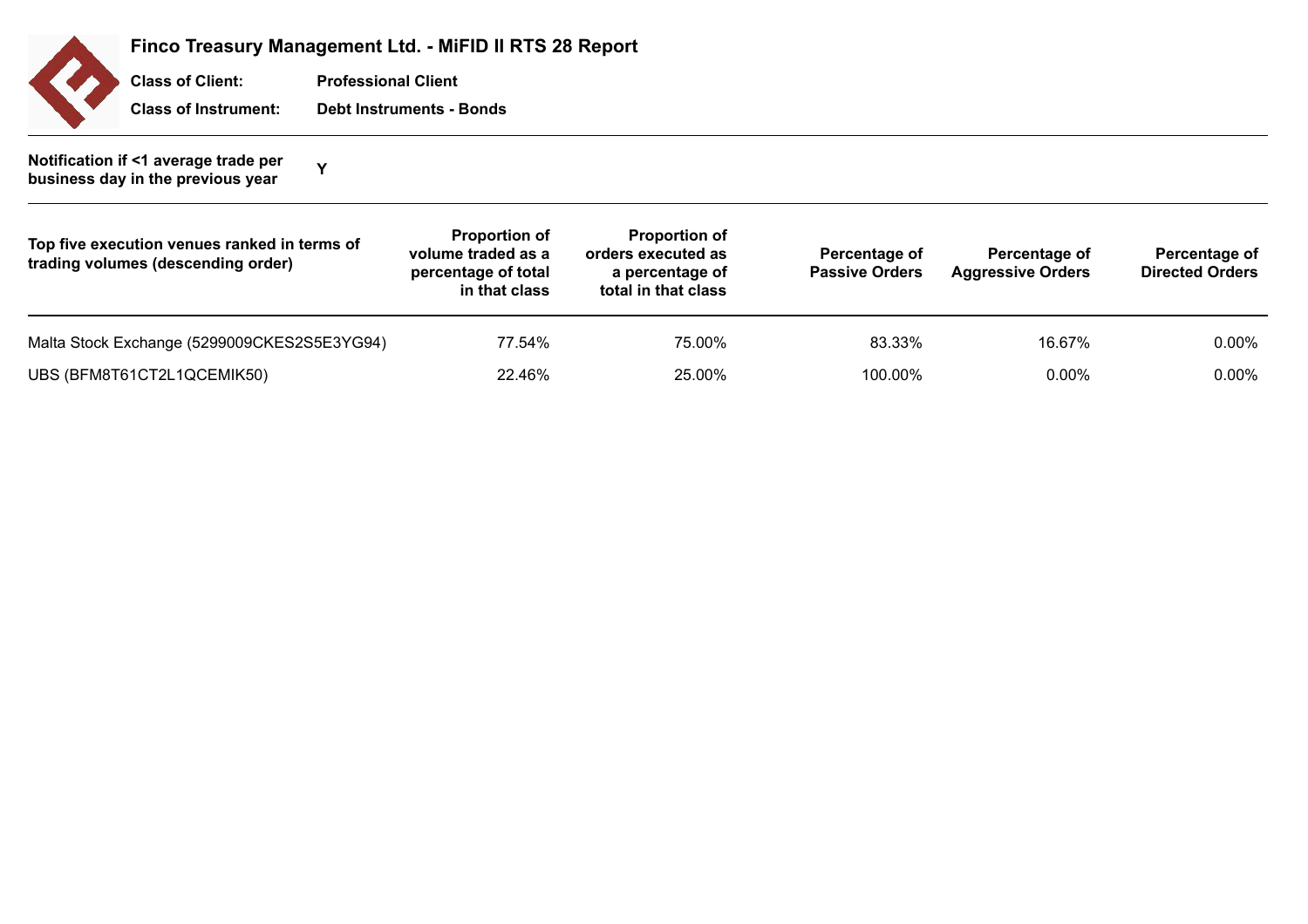| Finco Treasury Management Ltd. - MiFID II RTS 28 Report                            |             |                                                                                    |                                                                                                        |                                        |                                           |                                         |  |  |  |
|------------------------------------------------------------------------------------|-------------|------------------------------------------------------------------------------------|--------------------------------------------------------------------------------------------------------|----------------------------------------|-------------------------------------------|-----------------------------------------|--|--|--|
| <b>Class of Client:</b>                                                            |             | <b>Professional Client</b>                                                         |                                                                                                        |                                        |                                           |                                         |  |  |  |
| <b>Class of Instrument:</b>                                                        |             |                                                                                    | Equities - Shares & Depositary Receipts - Tick size liquidity bands 5 and 6 (from 2000 trades per day) |                                        |                                           |                                         |  |  |  |
| Notification if <1 average trade per<br>business day in the previous year          | $\mathbf v$ |                                                                                    |                                                                                                        |                                        |                                           |                                         |  |  |  |
| Top five execution venues ranked in terms of<br>trading volumes (descending order) |             | <b>Proportion of</b><br>volume traded as a<br>percentage of total<br>in that class | <b>Proportion of</b><br>orders executed as<br>a percentage of<br>total in that class                   | Percentage of<br><b>Passive Orders</b> | Percentage of<br><b>Aggressive Orders</b> | Percentage of<br><b>Directed Orders</b> |  |  |  |
| UBS (BFM8T61CT2L1QCEMIK50)                                                         |             | 100.00%                                                                            | 100.00%                                                                                                | $0.00\%$                               | 100.00%                                   | $0.00\%$                                |  |  |  |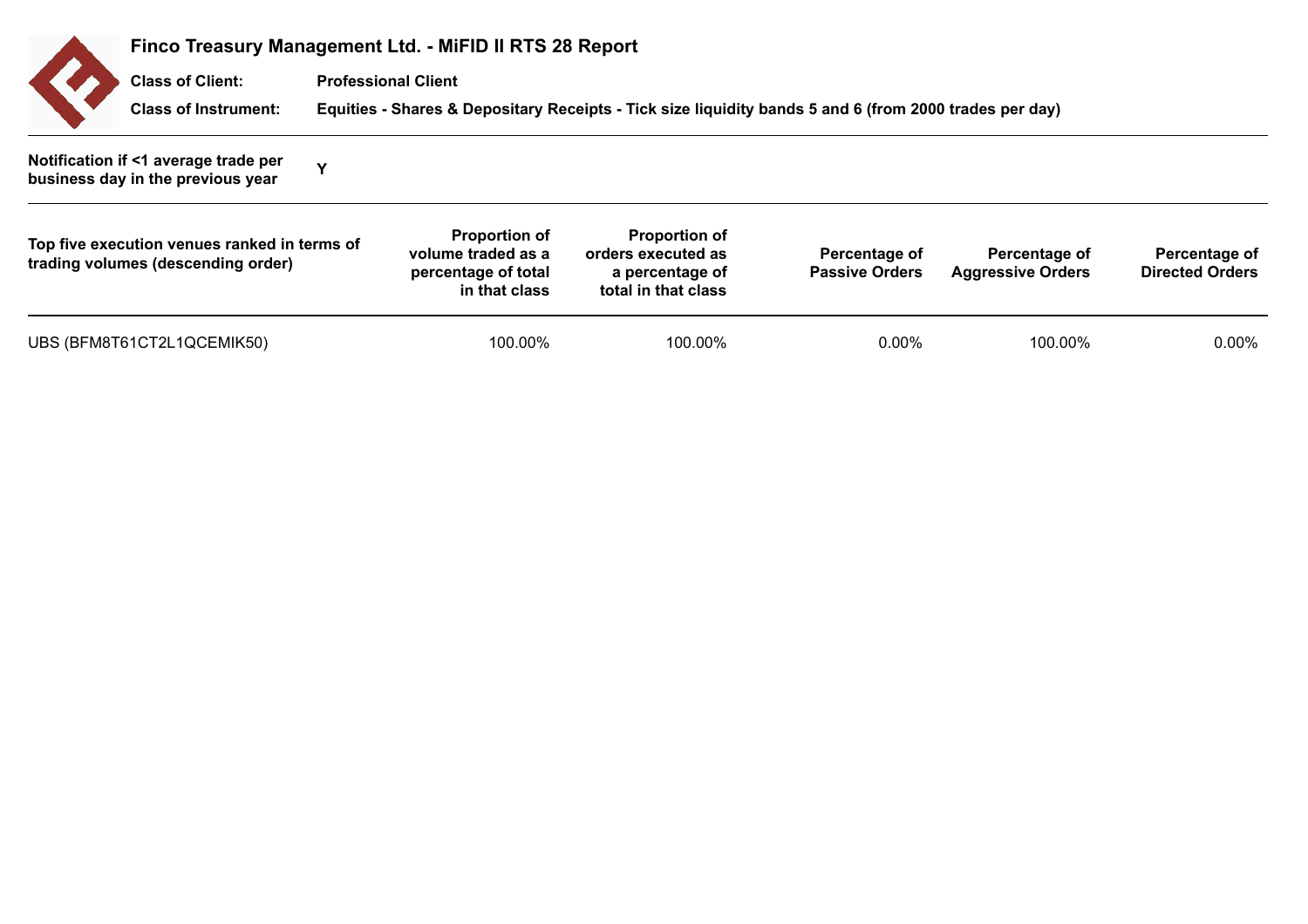|                                                                                    |             | Finco Treasury Management Ltd. - MiFID II RTS 28 Report                            |                                                                                                         |                                        |                                           |                                         |  |  |  |
|------------------------------------------------------------------------------------|-------------|------------------------------------------------------------------------------------|---------------------------------------------------------------------------------------------------------|----------------------------------------|-------------------------------------------|-----------------------------------------|--|--|--|
| <b>Class of Client:</b>                                                            |             | <b>Professional Client</b>                                                         |                                                                                                         |                                        |                                           |                                         |  |  |  |
| <b>Class of Instrument:</b>                                                        |             |                                                                                    | Exchange traded products (Exchange traded funds, exchange traded notes and exchange traded commodities) |                                        |                                           |                                         |  |  |  |
| Notification if <1 average trade per<br>business day in the previous year          | $\mathbf v$ |                                                                                    |                                                                                                         |                                        |                                           |                                         |  |  |  |
| Top five execution venues ranked in terms of<br>trading volumes (descending order) |             | <b>Proportion of</b><br>volume traded as a<br>percentage of total<br>in that class | <b>Proportion of</b><br>orders executed as<br>a percentage of<br>total in that class                    | Percentage of<br><b>Passive Orders</b> | Percentage of<br><b>Aggressive Orders</b> | Percentage of<br><b>Directed Orders</b> |  |  |  |
| UBS (BFM8T61CT2L1QCEMIK50)                                                         |             | 100.00%                                                                            | 100.00%                                                                                                 | $0.00\%$                               | 100.00%                                   | $0.00\%$                                |  |  |  |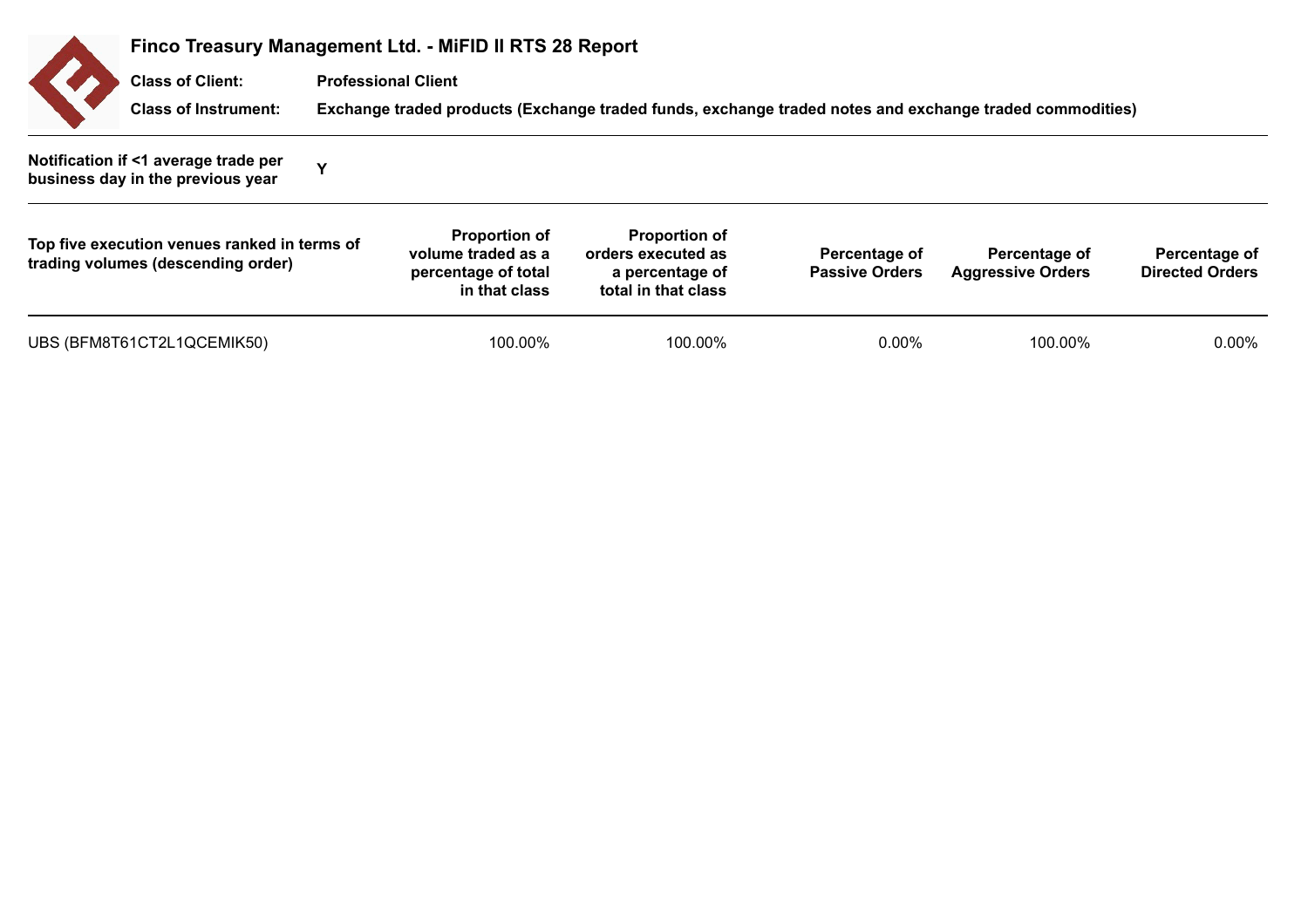

**Finco Treasury Management Ltd. - MiFID II RTS 28 Report**

**Retail Client Class of Instrument: Debt Instruments - Bonds Class of Client:**

## **Notification if <1 average trade per business day in the previous year <sup>N</sup>**

| Top five execution venues ranked in terms of<br>trading volumes (descending order) | <b>Proportion of</b><br>volume traded as a<br>percentage of total<br>in that class | <b>Proportion of</b><br>orders executed as<br>a percentage of<br>total in that class | Percentage of<br><b>Passive Orders</b> | Percentage of<br><b>Aggressive Orders</b> | Percentage of<br><b>Directed Orders</b> |
|------------------------------------------------------------------------------------|------------------------------------------------------------------------------------|--------------------------------------------------------------------------------------|----------------------------------------|-------------------------------------------|-----------------------------------------|
| UBS (BFM8T61CT2L1QCEMIK50)                                                         | 74.19%                                                                             | 65.80%                                                                               | 100.00%                                | $0.00\%$                                  | $0.00\%$                                |
| Malta Stock Exchange (5299009CKES2S5E3YG94)                                        | 25.81%                                                                             | 34.20%                                                                               | 41.88%                                 | 58.12%                                    | $0.00\%$                                |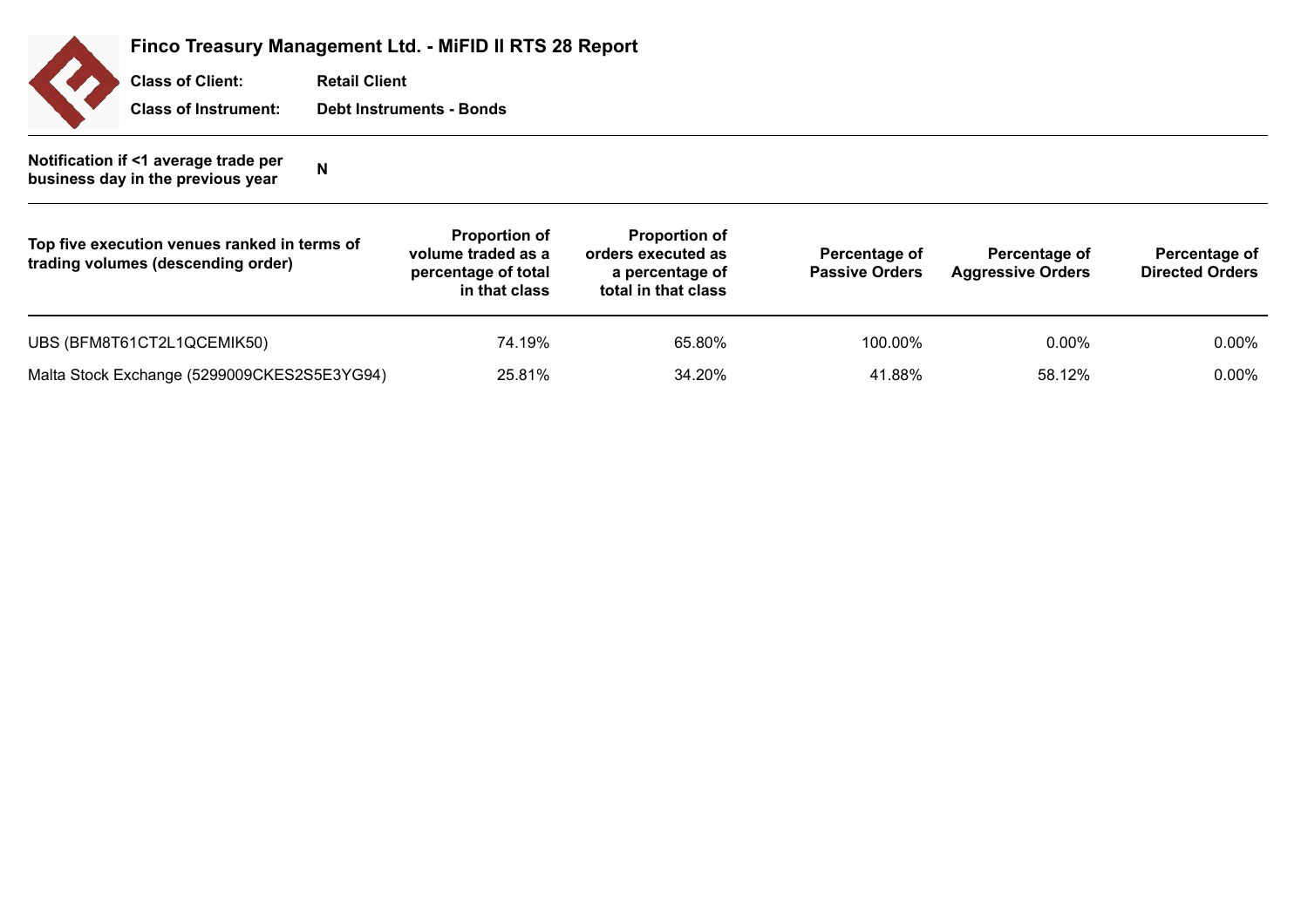| Finco Treasury Management Ltd. - MiFID II RTS 28 Report                            |                      |                                                                                    |                                                                                      |                                        |                                           |                                         |  |  |
|------------------------------------------------------------------------------------|----------------------|------------------------------------------------------------------------------------|--------------------------------------------------------------------------------------|----------------------------------------|-------------------------------------------|-----------------------------------------|--|--|
| <b>Class of Client:</b>                                                            | <b>Retail Client</b> |                                                                                    |                                                                                      |                                        |                                           |                                         |  |  |
| <b>Class of Instrument:</b>                                                        |                      | Debt Instruments - Money markets instruments                                       |                                                                                      |                                        |                                           |                                         |  |  |
| Notification if <1 average trade per<br>business day in the previous year          | Y                    |                                                                                    |                                                                                      |                                        |                                           |                                         |  |  |
| Top five execution venues ranked in terms of<br>trading volumes (descending order) |                      | <b>Proportion of</b><br>volume traded as a<br>percentage of total<br>in that class | <b>Proportion of</b><br>orders executed as<br>a percentage of<br>total in that class | Percentage of<br><b>Passive Orders</b> | Percentage of<br><b>Aggressive Orders</b> | Percentage of<br><b>Directed Orders</b> |  |  |
| UBS (BFM8T61CT2L1QCEMIK50)                                                         |                      | 100.00%                                                                            | 100.00%                                                                              | 100.00%                                | $0.00\%$                                  | $0.00\%$                                |  |  |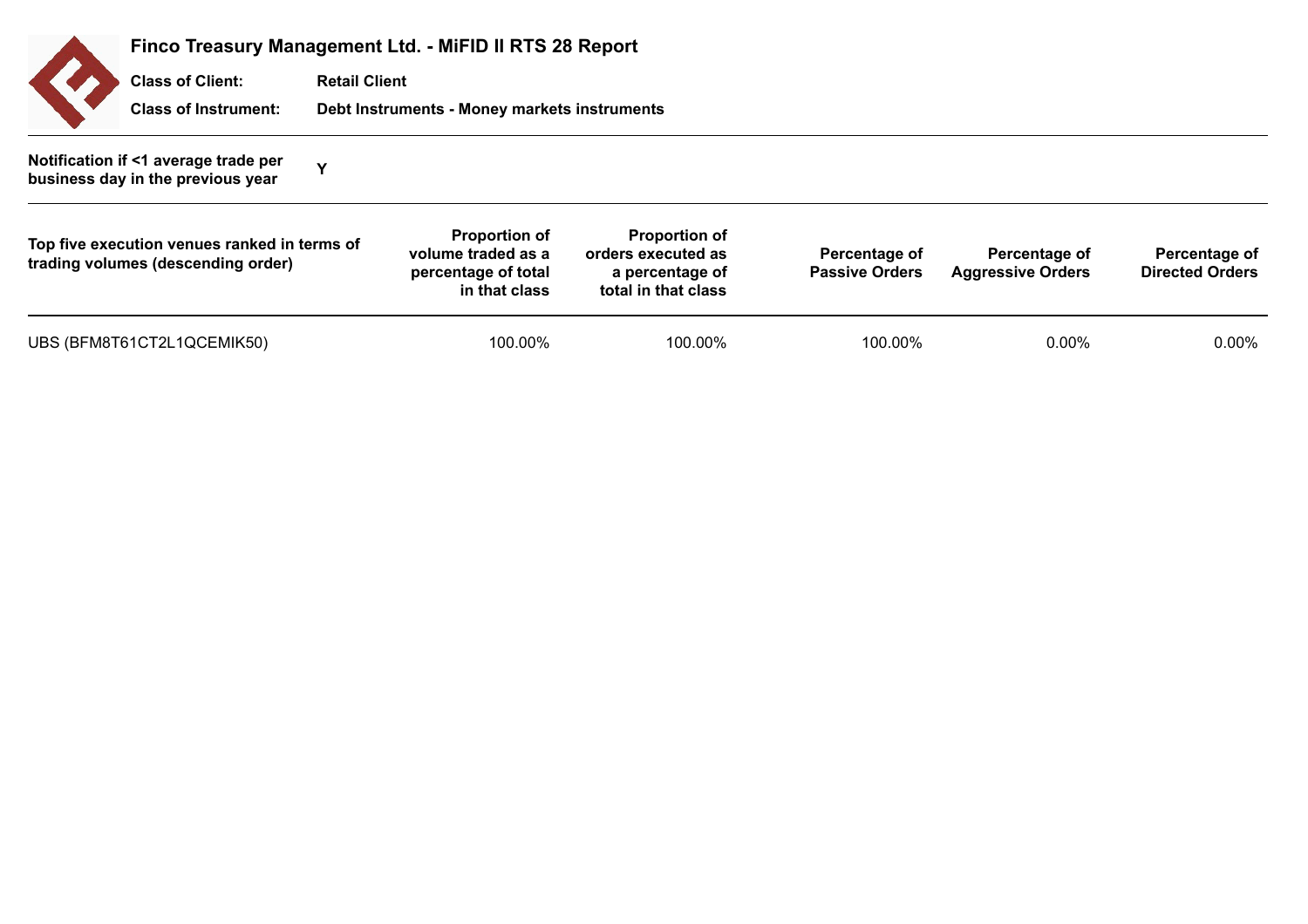

## **Finco Treasury Management Ltd. - MiFID II RTS 28 Report**

**Retail Client Class of Client:**

**Class of Instrument: Equities - Shares & Depositary Receipts - Tick size liquidity bands 1 and 2 (from 0 to 79 trades per day)**

**Notification if <1 average trade per business day in the previous year <sup>N</sup>**

| Top five execution venues ranked in terms of<br>trading volumes (descending order) | <b>Proportion of</b><br>volume traded as a<br>percentage of total<br>in that class | <b>Proportion of</b><br>orders executed as<br>a percentage of<br>total in that class | Percentage of<br><b>Passive Orders</b> | Percentage of<br><b>Aggressive Orders</b> | Percentage of<br><b>Directed Orders</b> |
|------------------------------------------------------------------------------------|------------------------------------------------------------------------------------|--------------------------------------------------------------------------------------|----------------------------------------|-------------------------------------------|-----------------------------------------|
| Malta Stock Exchange (5299009CKES2S5E3YG94)                                        | 83.56%                                                                             | 88.64%                                                                               | 49.15%                                 | 50.43%                                    | $0.00\%$                                |
| UBS (BFM8T61CT2L1QCEMIK50)                                                         | 16.44%                                                                             | 11.36%                                                                               | $0.00\%$                               | 100.00%                                   | $0.00\%$                                |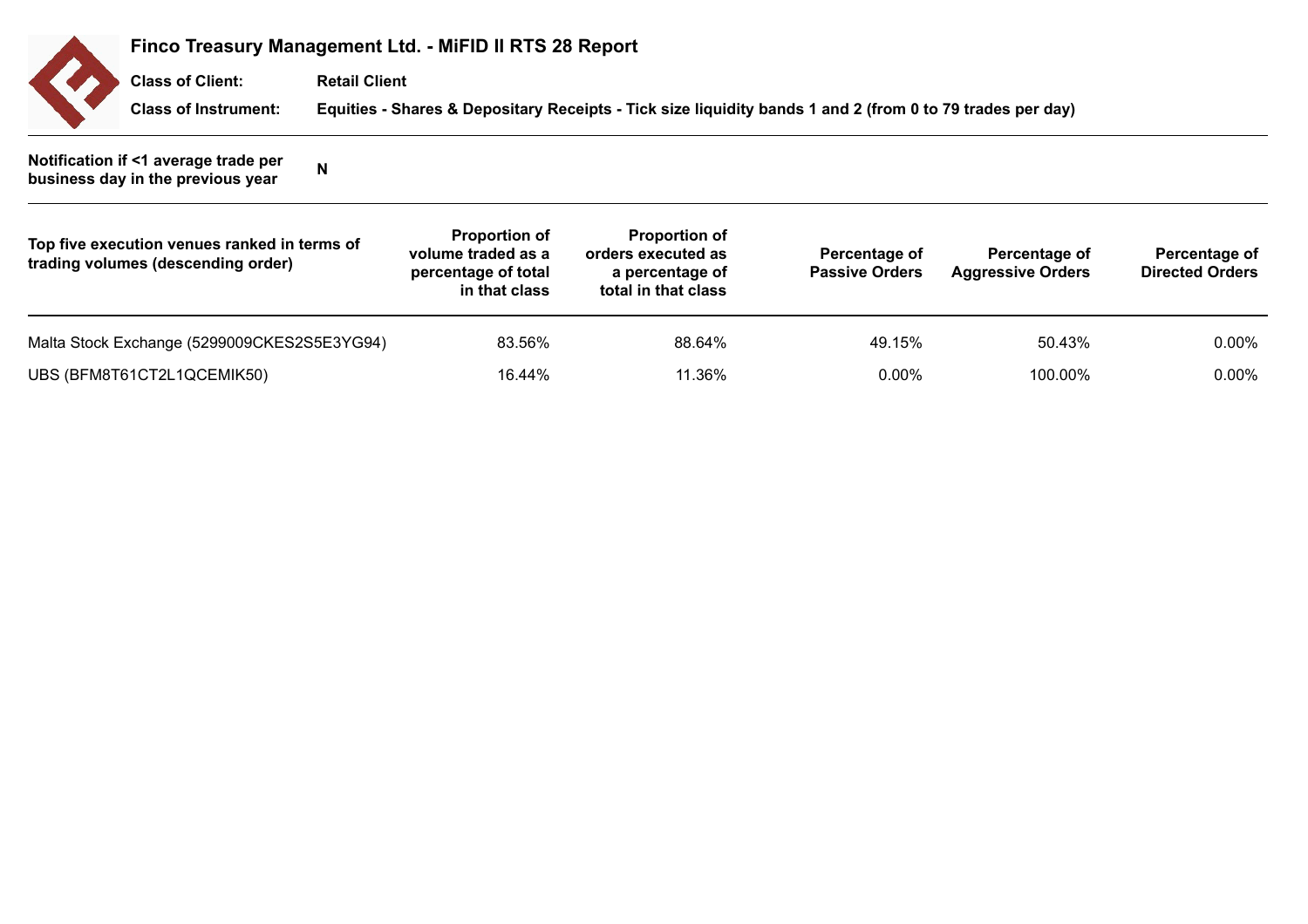| Finco Treasury Management Ltd. - MiFID II RTS 28 Report                            |                      |                                                                                    |                                                                                                              |                                        |                                           |                                         |  |  |
|------------------------------------------------------------------------------------|----------------------|------------------------------------------------------------------------------------|--------------------------------------------------------------------------------------------------------------|----------------------------------------|-------------------------------------------|-----------------------------------------|--|--|
| <b>Class of Client:</b>                                                            | <b>Retail Client</b> |                                                                                    |                                                                                                              |                                        |                                           |                                         |  |  |
| <b>Class of Instrument:</b>                                                        |                      |                                                                                    | Equities - Shares & Depositary Receipts - Tick size liquidity bands 3 and 4 (from 80 to 1999 trades per day) |                                        |                                           |                                         |  |  |
| Notification if <1 average trade per<br>business day in the previous year          | v                    |                                                                                    |                                                                                                              |                                        |                                           |                                         |  |  |
| Top five execution venues ranked in terms of<br>trading volumes (descending order) |                      | <b>Proportion of</b><br>volume traded as a<br>percentage of total<br>in that class | <b>Proportion of</b><br>orders executed as<br>a percentage of<br>total in that class                         | Percentage of<br><b>Passive Orders</b> | Percentage of<br><b>Aggressive Orders</b> | Percentage of<br><b>Directed Orders</b> |  |  |
| UBS (BFM8T61CT2L1QCEMIK50)                                                         |                      | 100.00%                                                                            | 100.00%                                                                                                      | $0.00\%$                               | 100.00%                                   | $0.00\%$                                |  |  |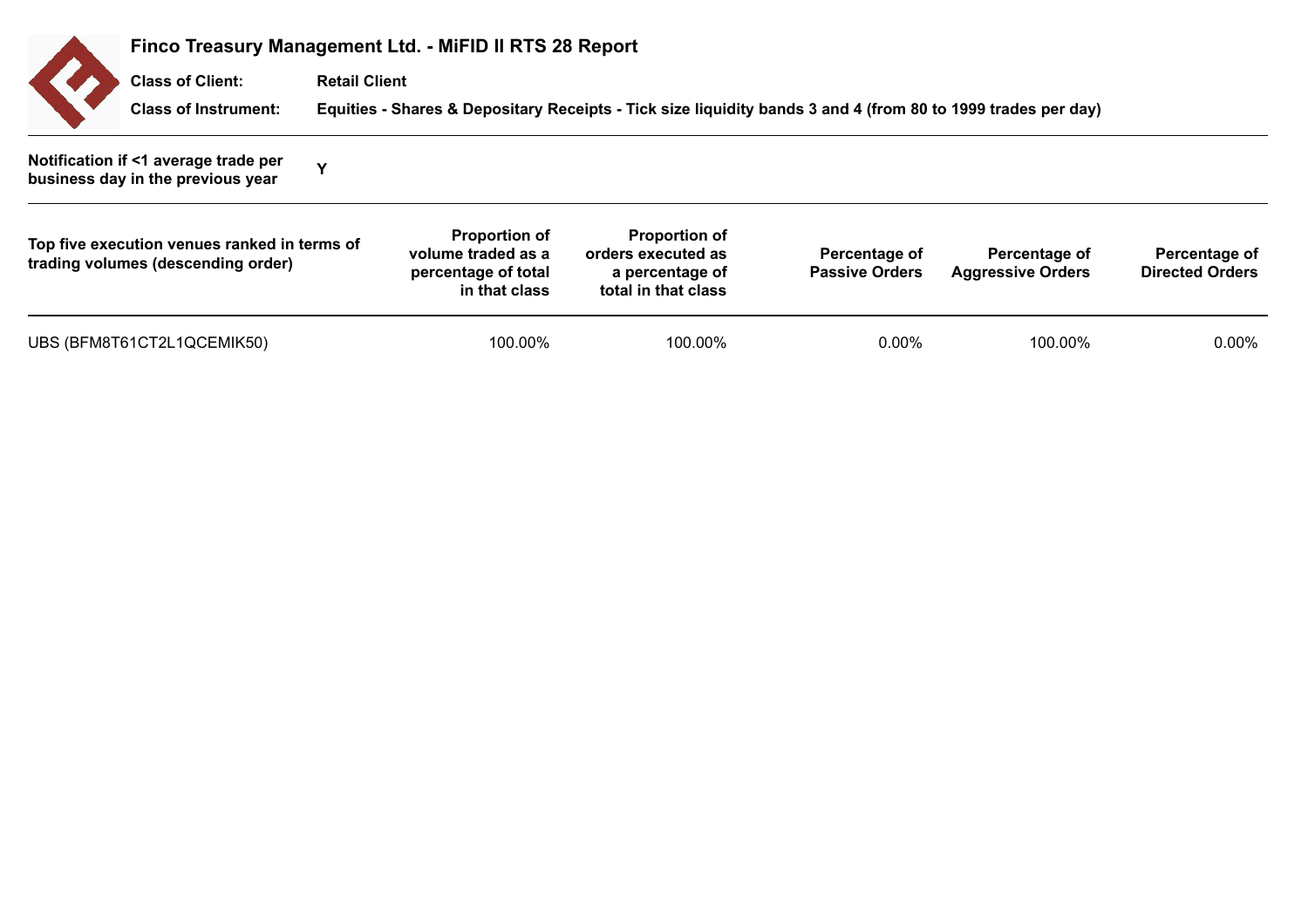|                                                                                    | Finco Treasury Management Ltd. - MiFID II RTS 28 Report |                                                                                    |                                                                                                        |                                        |                                           |                                         |  |  |  |
|------------------------------------------------------------------------------------|---------------------------------------------------------|------------------------------------------------------------------------------------|--------------------------------------------------------------------------------------------------------|----------------------------------------|-------------------------------------------|-----------------------------------------|--|--|--|
| <b>Class of Client:</b>                                                            | <b>Retail Client</b>                                    |                                                                                    |                                                                                                        |                                        |                                           |                                         |  |  |  |
| <b>Class of Instrument:</b>                                                        |                                                         |                                                                                    | Equities - Shares & Depositary Receipts - Tick size liquidity bands 5 and 6 (from 2000 trades per day) |                                        |                                           |                                         |  |  |  |
| Notification if <1 average trade per<br>business day in the previous year          | N                                                       |                                                                                    |                                                                                                        |                                        |                                           |                                         |  |  |  |
| Top five execution venues ranked in terms of<br>trading volumes (descending order) |                                                         | <b>Proportion of</b><br>volume traded as a<br>percentage of total<br>in that class | <b>Proportion of</b><br>orders executed as<br>a percentage of<br>total in that class                   | Percentage of<br><b>Passive Orders</b> | Percentage of<br><b>Aggressive Orders</b> | Percentage of<br><b>Directed Orders</b> |  |  |  |
| UBS (BFM8T61CT2L1QCEMIK50)                                                         |                                                         | 100.00%                                                                            | 100.00%                                                                                                | $0.00\%$                               | 100.00%                                   | $0.00\%$                                |  |  |  |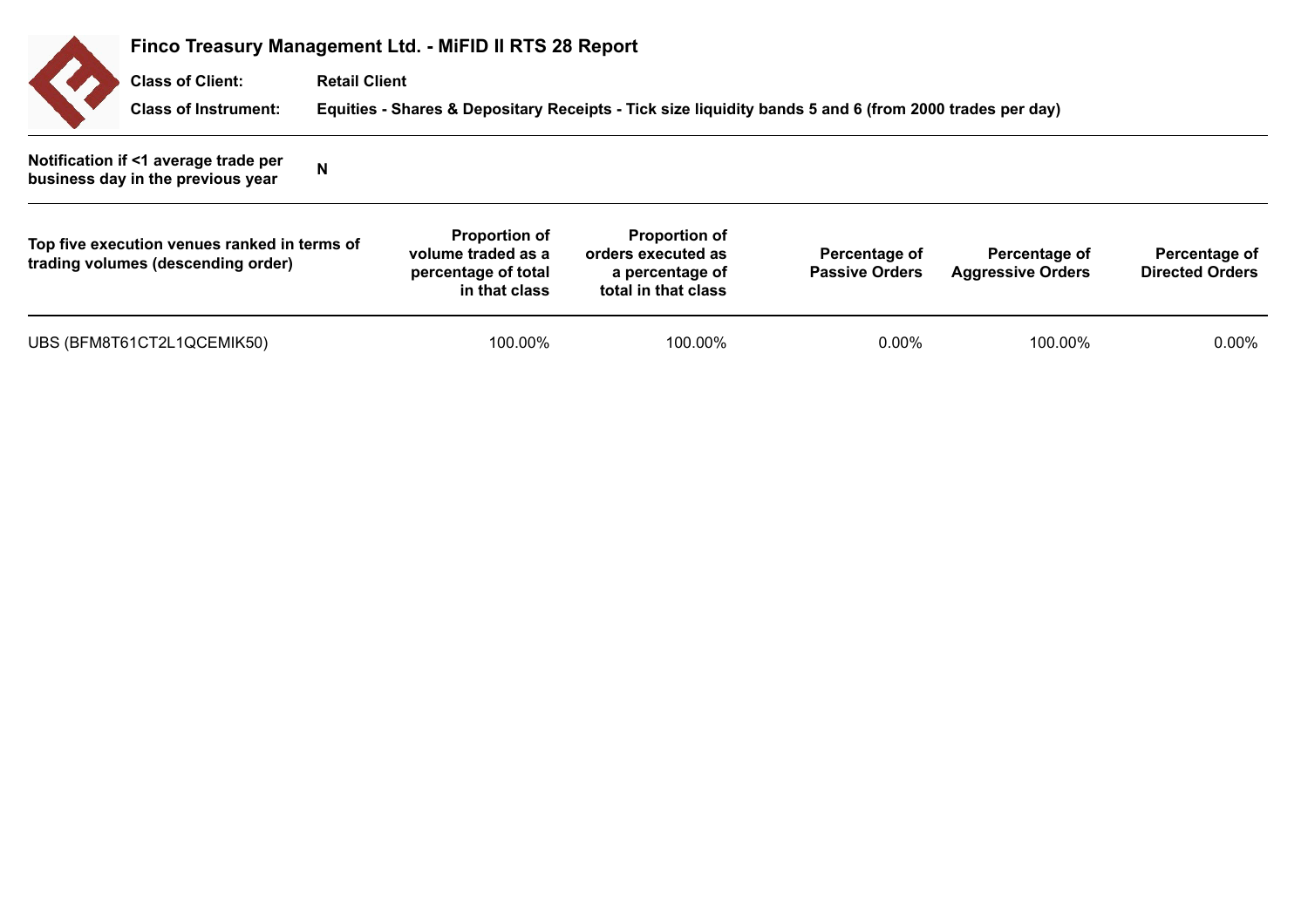|                                                                                    | Finco Treasury Management Ltd. - MiFID II RTS 28 Report |                                                                                    |                                                                                                         |                                        |                                           |                                         |  |  |  |
|------------------------------------------------------------------------------------|---------------------------------------------------------|------------------------------------------------------------------------------------|---------------------------------------------------------------------------------------------------------|----------------------------------------|-------------------------------------------|-----------------------------------------|--|--|--|
| <b>Class of Client:</b>                                                            | <b>Retail Client</b>                                    |                                                                                    |                                                                                                         |                                        |                                           |                                         |  |  |  |
| <b>Class of Instrument:</b>                                                        |                                                         |                                                                                    | Exchange traded products (Exchange traded funds, exchange traded notes and exchange traded commodities) |                                        |                                           |                                         |  |  |  |
| Notification if <1 average trade per<br>business day in the previous year          | N                                                       |                                                                                    |                                                                                                         |                                        |                                           |                                         |  |  |  |
| Top five execution venues ranked in terms of<br>trading volumes (descending order) |                                                         | <b>Proportion of</b><br>volume traded as a<br>percentage of total<br>in that class | <b>Proportion of</b><br>orders executed as<br>a percentage of<br>total in that class                    | Percentage of<br><b>Passive Orders</b> | Percentage of<br><b>Aggressive Orders</b> | Percentage of<br><b>Directed Orders</b> |  |  |  |
| UBS (BFM8T61CT2L1QCEMIK50)                                                         |                                                         | 100.00%                                                                            | 100.00%                                                                                                 | $0.00\%$                               | 100.00%                                   | 0.00%                                   |  |  |  |